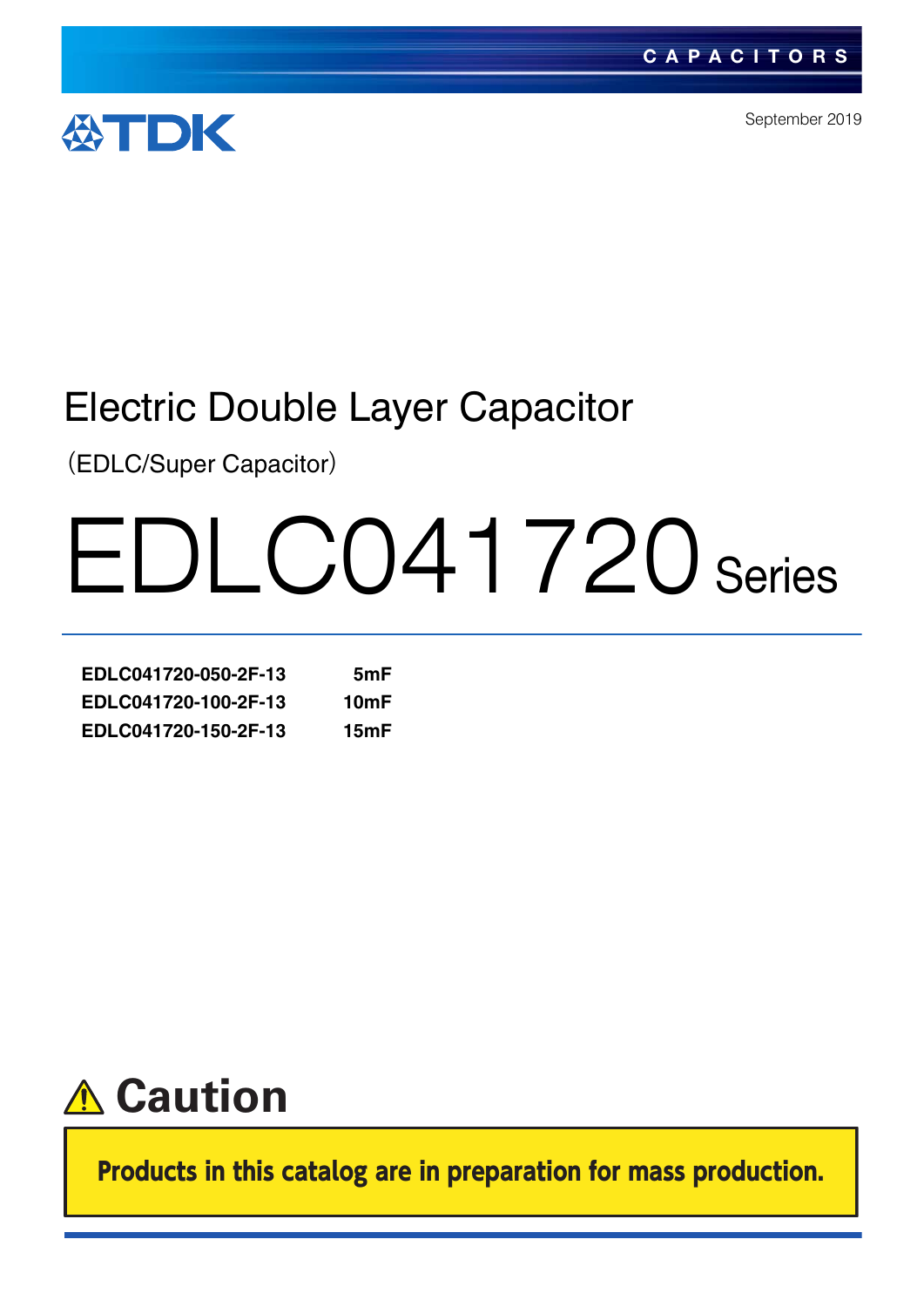## **CAPACITORS**

**公TDK** 

## **Electric Double Layer Capacitor**

**Product compatible with RoHS directive**

## (**EDLC/Super Capacitor**)

# **Overview of EDLC041720 Series**

## **FEATURES**

- O High capacitance and low impedance.
- O Very thin small size.
- $\bigcirc$  High bending strength.

○ Long-life.

- O Clean materials.
- $\bigcirc$  safety
- O Compliant with ISO standards (dimensions, bending, torsion tests)

## **APPLICATION**

 $\bigcirc$  Secondary power supply it has built-in in an IC card

 $\bigcirc$  Storage element of energy harvesting

## **PART NUMBER CONSTRUCTION**



RoHS Directive Compliant Product: See the following for more details.https://product.tdk.com/info/en/environment/rohs/index.html

A Please be sure to request delivery specifications that provide further details on the features and specifications of the products for proper and safe use. Please note that the contents may change without any prior notice due to reasons such as upgrading.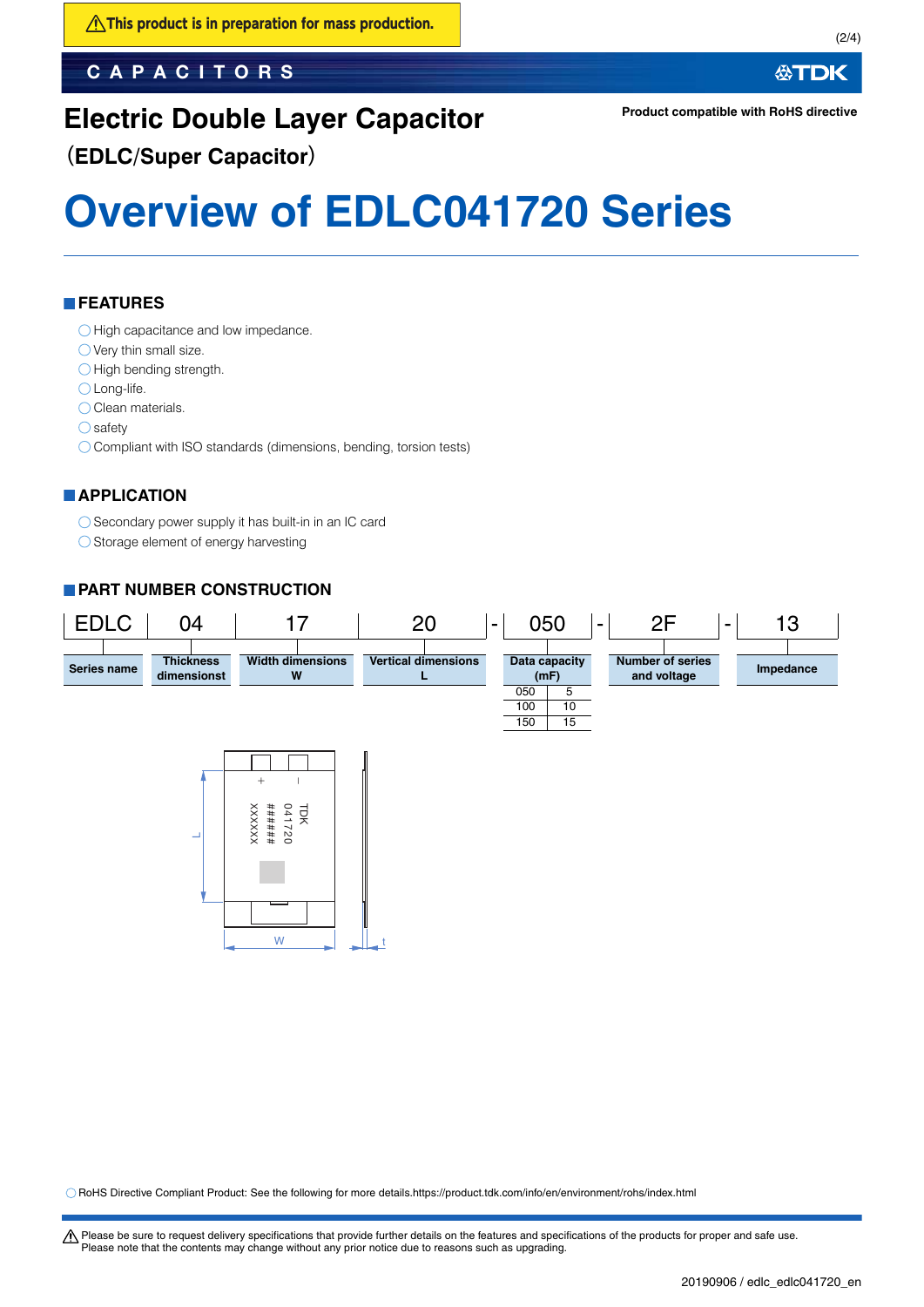**CAPACITORS**

## **EDLC041720 Series**

(3/4)

## **PRODUCT INDICATION**





## **SHAPE & DIMENSIONS**



| Capacitance      |               |
|------------------|---------------|
| 5 <sub>m</sub> F | $0.45$ $max.$ |
| 10mF             | $0.50$ max.   |
| 15mF             | $0.50$ $max.$ |

Dimensions in mm

Not suitable to connect by soldering. Recommend to connect by anisotropic conductive materials (film, paste etc.)

Please be sure to request delivery specifications that provide further details on the features and specifications of the products for proper and safe use.<br>Please note that the contents may change without any prior notice d